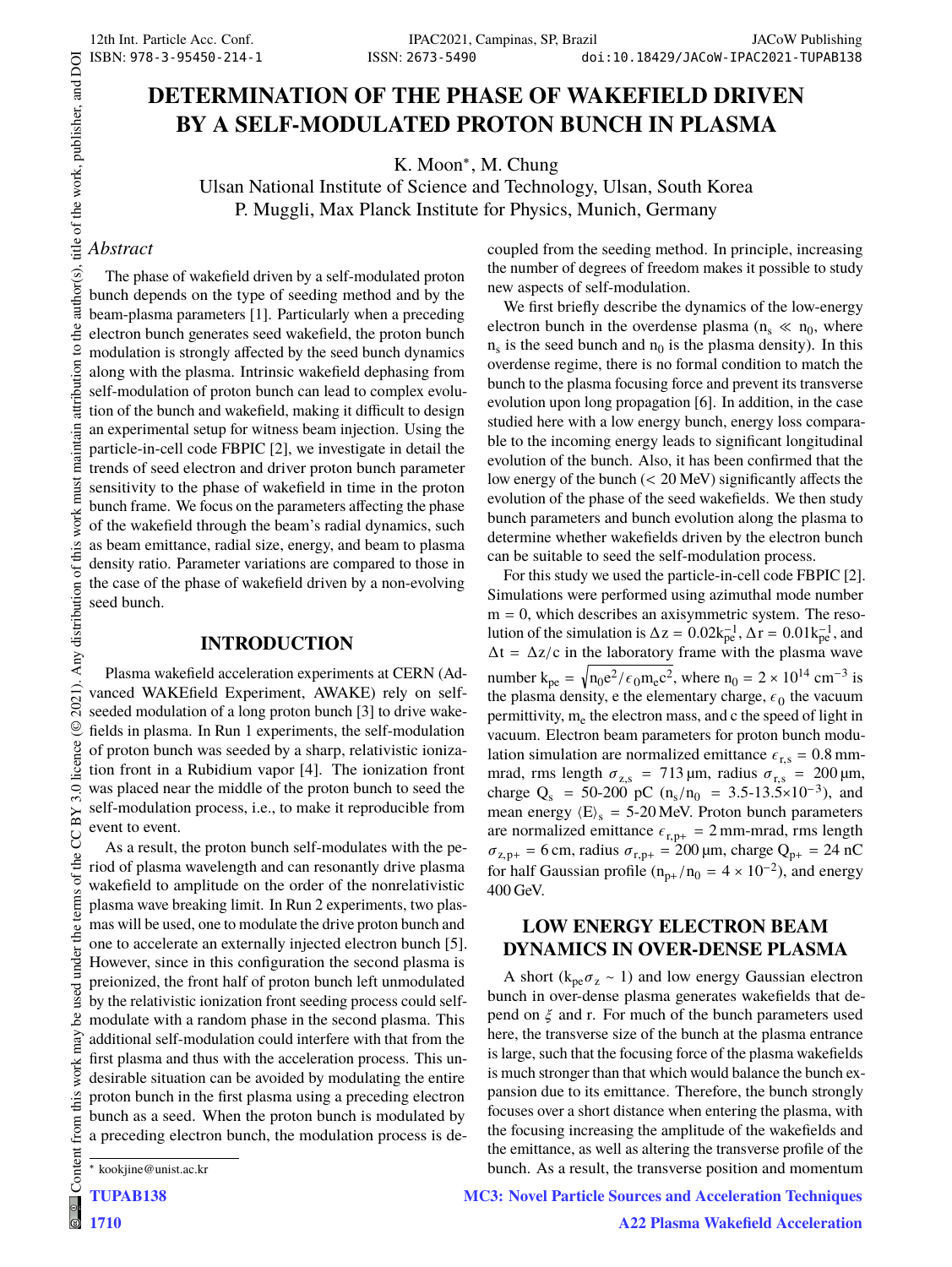12th Int. Particle Acc. Conf. IPAC2021, Campinas, SP, Brazil JACoW Publishing ISSN: 2673-5490 doi:10.18429/JACoW-IPAC2021-TUPAB138

distributions of beam at the minimum radial size are not Gaussian [6], they are close to Cauchy or Bennett distributions [7]. The bunch can then propagate over some distance with these new distribution and parameters.

Figure 1 shows the evolution of beam radial rms size (left) and transverse wakefield amplitude evaluated at  $r = 200 \mu m$ (right) for different initial normalized emittances. The lowest emittance bunch (1 mm-mrad, blue line), the most mismatched one, quickly pinches (∼10 cm) and generates the highest wakefield amplitude (∼8-15 MV/m) that is sustained over a longer distance (∼1.5 m) than higher emittance bunches, and thus less mismatched bunches, do. Only the highest emittance bunch (27 mm-mrad, red line) diverges immediately.



Figure 1: Evolution of the beam rms radius (left) and of the transverse wakefield amplitude evaluated at  $r = 200 \,\text{\textmu m}$ (right) driven behind the seed electron beam with different initial transverse emittances. Plasma starts at  $z = 0.1$  m. Plasma density:  $n_0 = 2 \times 10^{14}$  cm<sup>-3</sup>.

Figure 2 shows the evolution of bunch length (left) and transverse wakefield (right) for bunches with different initial rms lengths. We keep the initial bunch density constant, thus the bunch charge changes with its length. The change in the amplitude of the wakefields is due to significant dephasing of bunch particles due to energy loss leading to significant slow down from their initial velocities. Figure 2 shows that the longitudinal evolution of a low energy electron bunch along the plasma is minimum when it is such that  $k_{pe}\sigma_z = \sqrt{2}$ (orange line). The bottom Fig. 2 show the corresponding evolution of the longitudinal wakefields behind the electron bunch as a function of distance in the plasma. These confirm that the evolution of the phase of the wakefields all along the plasma is minimum for the case of  $k_{pe}\sigma_z = \sqrt{2}$ .

Figure 3 shows the mean longitudinal position (left) and transverse wakefield amplitude (right) along the propagation distance z for bunches with different initial energies. Increasing the bunch initial energy corresponds to decreasing the effect of energy loss on the velocities of the particles. Therefore, even though the highest energy bunch (160 MeV, green line) drives large wakefield amplitudes over a longer distance than the lower energy ones, the effect of dephasisng is much less than in those cases.



Figure 2: Top: evolution of the bunch mean position (left) and of the transverse wakefield amplitude evaluated at  $r = 200 \,\text{\mu m}$  (right) driven behind the seed electron beam with different initial lengths with  $k_{pe} \approx 1.2$  (blue), 1.4 (orange), and 1.6 (green line). Bottom: corresponding evolution of longitudinal wakefields on axis for the three initial bunch lengths. The seed electron beam is initially centered at  $k_{pe} \zeta \approx -3.5$ , -4.2, and -4.8 in each case. Plasma starts at  $z = 0$ . Plasma density:  $n_0 = 2 \times 10^{14}$  cm<sup>-3</sup>.



Figure 3: Initial energy dependence of seed electron bunch longitudinal centroid (left) and its wakefield amplitude (right) evaluated at  $r = 200 \,\text{\mu m}$ . Plasma starts at  $z =$ Plasma density:  $n_0 = 2 \times 10^{14}$  cm<sup>-3</sup>.

## **SSM PHASE EVOLUTION WITH BEAM-PLASMA PARAMETERS**

In our study, the proton bunch modulation is seeded by transverse wakefields driven by a preceding, low energy (< 20 MeV) electron bunch in an overdense plasma. In this section, we show how sensitive the phase of proton bunch modulation is to the initial energy, charge and length of the seed bunch. The top Fig. 4 shows the general geometry. The seed electron bunch is placed  $4\sigma_{z,p+}$  away from the proton bunch longitudinal center at  $k_{pe} \zeta \approx -638$ . We plot on the figures below the longitudinal wakefields to illustrate their phase in a  $-638 \le k_{pe} \xi \le -479$  (-24 cm <  $\xi$  < -18 cm) range, near the proton bunch peak and after 10 m of plasma. In each case, the plot consists of five simulations for five values of the parameter that is varied. The first such figures

#### MC3: Novel Particle Sources and Acceleration Techniques